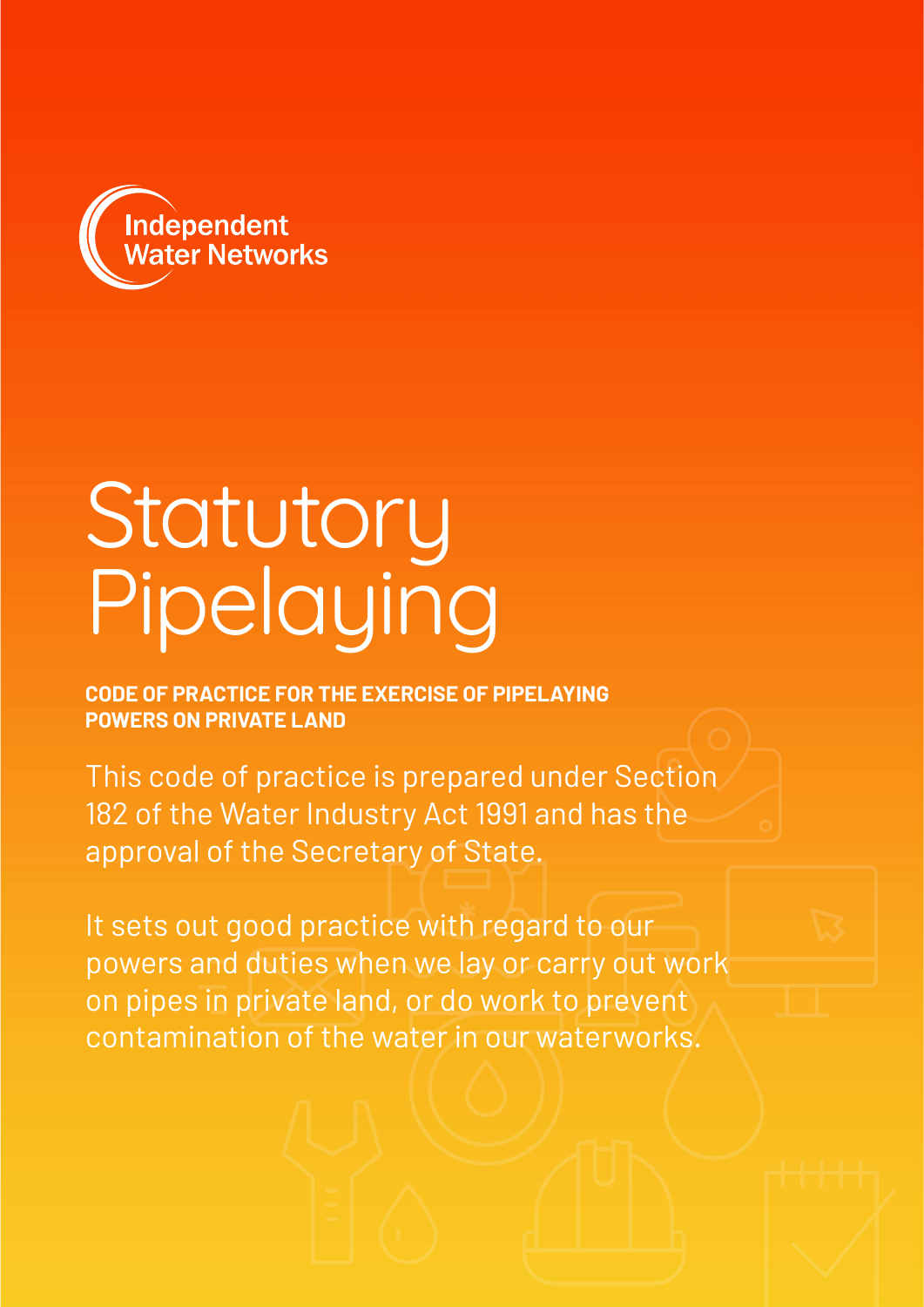

# Contents

- 1.0 General
- 2.0 Assessment
- 3.0 Implementation

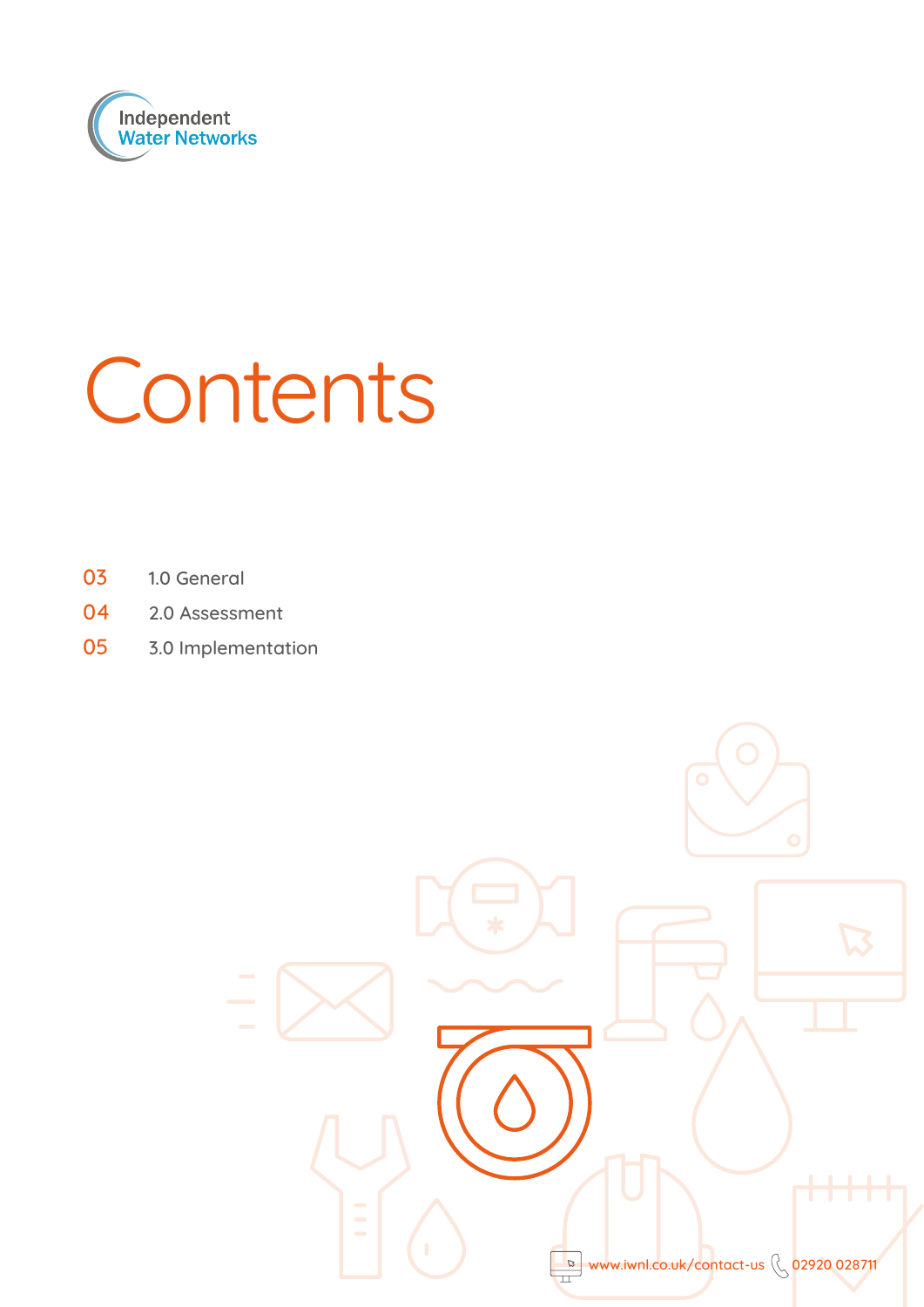# **1.0 General**

1.1 This Code of Practice is prepared under section 182 of the Water Industry Act 1991 (the Act) and has the approval of the Secretary of State. It sets out industry good practice with regard to our powers and duties when we lay or carry out work on pipes in private land, or do work to prevent contamination of the water in our waterworks.

It also explains what the landowner and/or occupier are entitled to expect. The Act allows, and in some cases requires, us to do these works. It also lays down some rules for us to follow when we lay, alter or maintain pipes and their associated accessories.

1.2 Before we lay a pipe we need to plan a route. We consider many aspects including:

- the directness of possible routes
- the cost (both of laying and of maintaining the pipe) and the amount of any compensation which we may have to pay
- the disruptive effect of the works (to traffic, businesses and individuals)
- engineering considerations
- the desirability of achieving gravity flow and
- the avoidance of sites of environmental importance.

1.3 The result of our assessment means that we may have to lay pipes in land, which is in private ownership or occupation. Where that is the case, we will consult you and by the use of good working practices, seek to minimise the damage. We will carry out reinstatement after our works so that the land is restored to its original condition. Where this is not practicable, compensation is payable for loss or damage caused by the works.

1.4 We will comply with our code wherever it is possible and reasonably practicable as well as with other relevant legislation. This code does not affect any other rights or powers that you or we may have.

1.5 Certain provisions of this code are not applicable to the laying of pipes within a developer's site or when we do work on a supply pipe.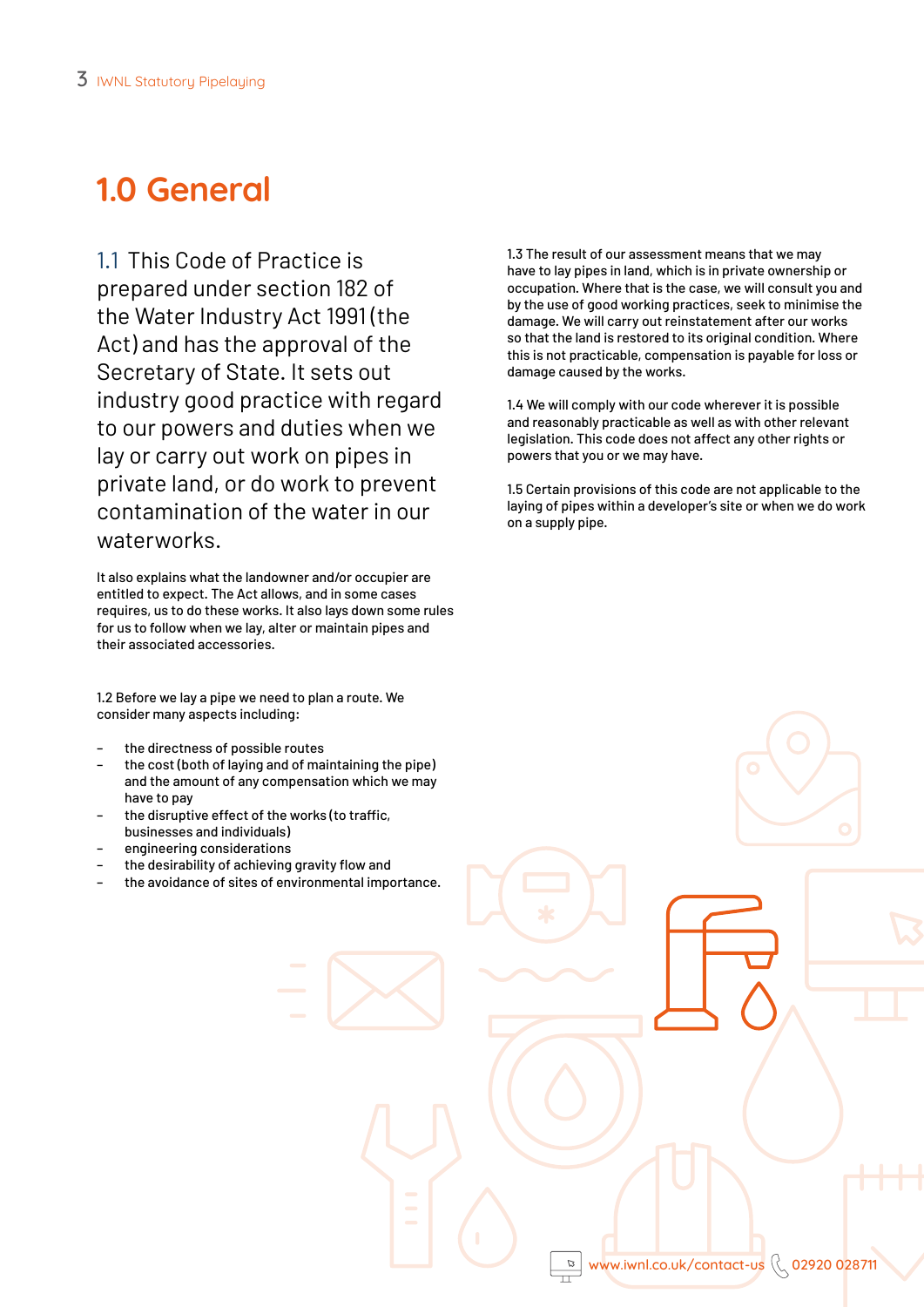# **2.0 Assessment**

# **2.2 Site Investigation**

2.2.1 Once we are aware of the requirement for a new pipeline we may need to survey possible routes. This allows us to determine the best route and method by which to lay the pipe. We will advise you if we need to construct trial holes or undertake boreholes to determine the nature of soils and geology below the surface of your land. Unless it is an emergency, or we have agreed a shorter period, we will give you a minimum of seven days' notice of our entry. We will disturb the land as little as possible. If we are unable to fill in the hole immediately we will secure it and/or fence it off. Compensation can be claimed for any temporary losses to the land. It should also be noted that although the code is not required to apply to works done in connection with surveying and trial holes we will, nevertheless, comply with its provisions where applicable.

# **2.3 Consultation and Notice**

2.3.1 We are required to give you a formal notice of our intention to carry out works on your land. The notice, which has to be in writing, will be accompanied by a plan. These documents will give you information about where we intend to lay the pipe, the extent of the working area, and when we intend to do the work. It is advisable to file the notice with the deeds of your property, so that subsequent purchasers of the property are aware of the pipe and apparatus. We are also required to give notice of entry. This will normally be given within the same document as the notice to carry out works.

2.3.2 If the works involve laying a new pipe we will always try to contact you before we issue the notice. Unless it is an emergency or in response to a requisition we will give you at least three months' notice. If we have to lay a pipe in response to a requisition for a new water main or sewer under the Act we will give you as much notice as possible, but this will normally be a minimum of 21 days.

2.3.3 If the works involve alterations or relaying of an existing pipe, then, unless it is an emergency, we will give you at least 42 days' notice. In other circumstances, e.g. if we wish to inspect, carry out routine maintenance (including cleanse), repair or adjust we will give reasonable notice, this will normally be at least seven days (unless you agree to a shorter period).

2.3.4 We will always use our best endeavours to consult you before the notice is served, but if for any reason we have not been able to do so we will consult you about what we propose to do during the notice period. During that consultation we will be asking for information about:

- ownership (and occupancy if different) of the land. It would be helpful if you would tell us if there is a change of occupier or owner.
- any proposals you have for developing the land such

as proposals for building any permanent structures or subsisting planning consents.

- known pipes, cables, equipment or structures below the ground.
- anything which you believe might affect the timing of our works
- the location of springs, wells, cesspools or septic tanks or land drains and in particular.
- any deep land drainage system (see paragraph 29) .
- any harmful materials, liquids or vegetation in the area where we will be working or any contaminated land or if the land has been subject to any notifiable plant or animal diseases.
- any areas with special needs, e.g. SSSIs, protected flora and fauna, archaeological considerations, public rights of way, trees subject to preservation orders or conservation areas.
- planned cropping and stocking.
- any other factor which you believe is relevant or will affect our works and for which we may have to compensate you.

2.3.5 We will take account of all the matters mentioned above, as well as considering any suggestions that you (and/or adjacent landowners who are affected by the scheme) have about the route of the pipe, the timing of the works, and the reinstatement of land and land drains and discuss them with you. By the time of making the final decision about the route, we will have taken into account both engineering and operational needs and the long and short-term costs of the works, as well as any comments or suggestions you or your agent have made. If at this stage we are unable to meet any suggestions or objections that you have, we will explain the final decision to you in writing if you ask us to do so.

2.3.6 The period of notice allows time for any objections to be addressed before we start work. At the end of that time we hope that matters between us will have been agreed. However, if your objections have not been overcome and you do not permit us access to your land in accordance with the notice we gave you, we are able to apply to a magistrate for a warrant to do so.

2.3.7 Once we start work we will keep as closely as possible to the notified route. If we find we are not able to do so we will consult with you. If we find that we need to make significant changes, and you are unable to agree them with us, we will serve a fresh notice.

2.3.8 If, for any reason, the works do not start at or shortly after the proposed date, we will advise you of the amended timing. Once the proposed starting date is determined we should be able to give you a reasonable idea of how long the works will take, and also how long we anticipate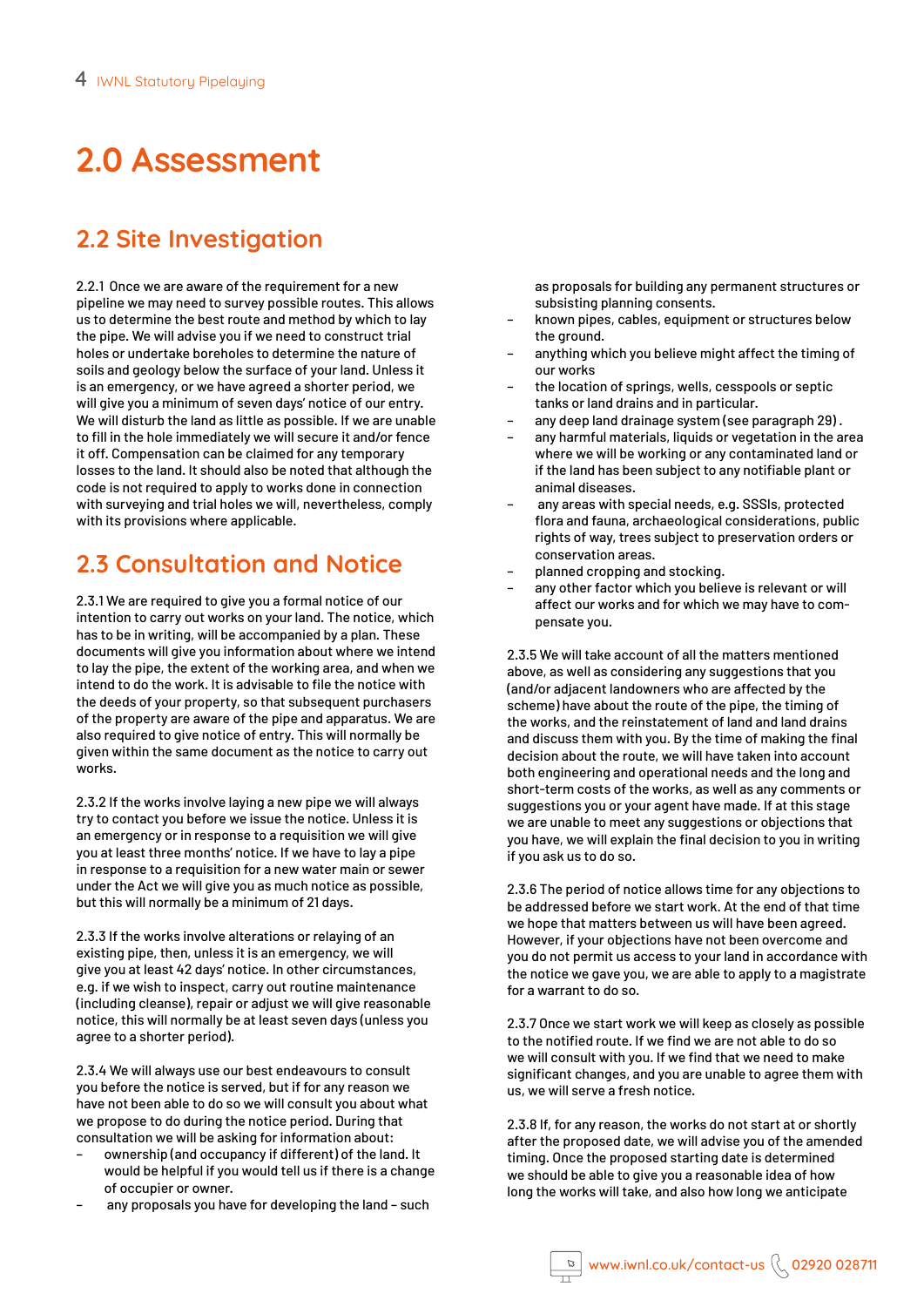any reinstatement will take. Once a statutory notice has been served, you should not do anything on the land in question that might hinder or prevent us exercising our statutory rights, but you should continue your normal agricultural operations up to the actual time of entry. If you are in doubt, please get in touch with us for advice and clarification. We will do the works at the time, which will cause least damage to land considering all engineering and operational issues.

# **2.4 Agents**

2.4.1 In some circumstances you may feel it is appropriate to appoint an agent, e.g. a surveyor experienced in this type of work, to act on your behalf in advising you on the works, protecting your interests and assessing and agreeing your claim for compensation. Where the work involves laying pipes we would accept that you should do so. If you do so, we will pay the reasonable cost of the agent's fee after the claim has been settled. If you want further information about this you should check with your agent. We would not usually pay legal fees unless we ask you for a formal easement document that requires additional work.

## **2.5 Record of condition of land**

2.5.1 We will make a record of condition of the working area, including any buildings in close proximity, any accesses and any compound area in respect of the proposed scheme. This may consist of (any or all of) written notes, photographs, or a video recording with verbal commentary. A copy will be sent to your agent prior to the scheme commencing (if you do not have an agent it will be sent to you). If at that stage we have missed anything please tell us. The purpose of the record is to help both you and us check that we have restored the land to a condition as near as possible to that which existed before we started work (unless you have asked us to consider alternative proposals) and that any buildings remain in the same condition

# **2.6 Contacts**

2.6.1 Before the works commence we will give you the name, workplace address and telephone number of the person responsible for supervising the works. Normally, he/she will be available during working hours. We will also give you an emergency telephone number for use outside normal working hours or if your normal contact is unavailable.

# **2.7 Location of pipes and equipment**

2.7.1 Normally all our pipes are laid below ground. We prefer to lay them with 900mm minimum cover to the crown of the pipe as this protects them from frost and also from interfering with any agricultural operations. Sometimes

there are engineering problems or obstacles such as rock outcrops, which prevent this. If this happens we will advise you of the final position and depth. We may, unless otherwise agreed with you, place permanent marker posts at field boundaries to show the location of the pipe and chambers. There are occasional instances where other locations may be unavoidable. If you have deep land drainage you should alert us to this before we start work.

2.7.2 Generally, we put all of our pipes and accessories below ground level. However, where we need to install an inspection cover or other accessory that will be raised or at ground level we will try to place it in a position to minimise interference with future agricultural operations. For engineering reasons, we need to install inspection covers where a sewer changes direction or depth, and at regular intervals. On water mains and sewage pumping mains we may also need to install air valves at high points, and washout valves at low points. Where we need to install an accessory at or above ground level we will always discuss this with you first. If it is necessary to have an inspection cover in your garden, we will always discuss its location with you and if possible give you a choice of its final siting within your garden.

# **3.0 Implementation**

# **3.1 Supervision**

3.1.1 We will make sure that anyone working for us on your land is properly supervised and that they have been told not to stray outside the working area. If you have told the named contact about anything that requires special attention he/she will ensure that it is brought to the attention of those of our workers who might need to take it into account.

3.1.2 Except in an emergency, if we are working close to residential properties and need to work on bank holidays, weekends, or between the hours of 7.30pm and 7.30am we will tell you in advance.

# **3.2 Access for owners and occupiers**

3.2.1 We realise the importance to you of maintaining access to your property. Within reason we will let you have access with stock or vehicles across the working area. If the location of the working area is such as to cut off access to part of your property we will discuss this with you before we commence work. If appropriate we will provide temporary foot crossings, gates, steps or stiles and discuss their location with you.

3.2.2 We will try to keep open existing means of access to areas severed by the works unless it would be more appropriate to provide an alternative. Where a common access is to be used both by you and us we will endeavour to keep that access as clear as possible from mud and dust arising from our works. We will ensure that there is a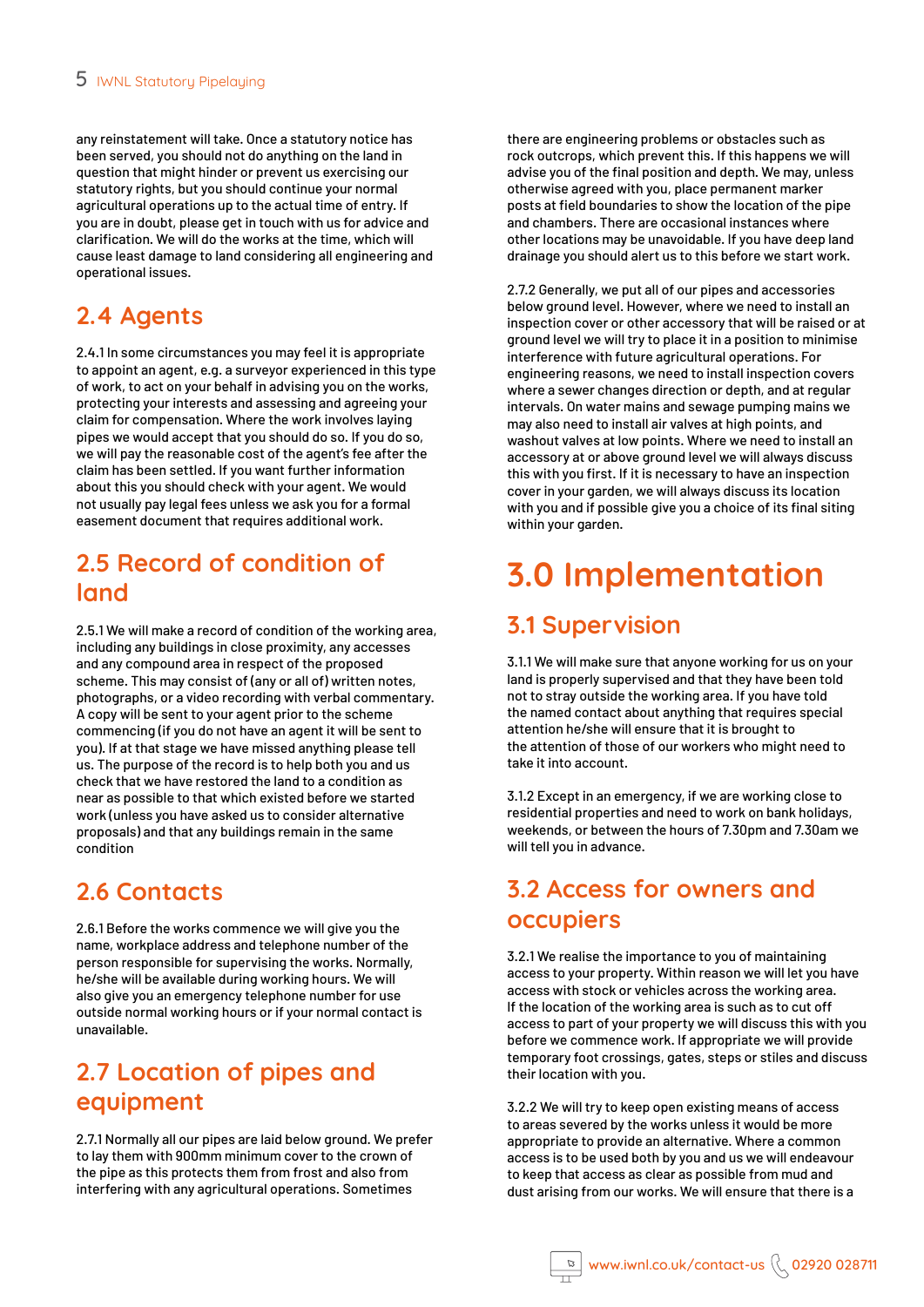minimum of interference with any existing means of access for emergency vehicles.

#### **3.3 Our Access**

3.3.1 Normally we will gain access to our works over the working area. However, if access is required by any other route we will (unless it is an emergency) first consult you and include any additional access in the notice.

3.3.2 We will not construct any permanent gates, steps or stiles at the boundary between your land and a highway or public path without your consent, or between your land and neighbouring land without the consent of both landowners. We will maintain public access rights.

# **3.4 Site Security**

3.4.1 Before we start work we will talk to you about whether the working area needs to be fenced. If the working area is next to land on which livestock will remain, we will erect a suitable stockproof fence. In these circumstances we will ensure the stockproof fence is maintained during the course of the works and reinstatement and will erect straining posts at junctions of our fencing with existing fencing, and ensure both fences are secured and strained to the posts. Where livestock stray via the working area through our proven acts or omissions, we will give consideration to claims for loss or damage. For safety reasons you will not have access to the working area. However, we will ensure that, if necessary, you have access across the working area and that during the works and reinstatement the existing level of security of your property is not reduced.

# **3.5 Topsoil**

3.5.1 We will seek to preserve the structure of the soil. When topsoil is stripped from the land we will store it separately from other excavated materials. We will not compress it with machinery. When the works are finished adequate subsoil preparation will be undertaken prior to replacing topsoil. The excavated material will be replaced, so far as possible, to the condition it was prior to the works, and in particular topsoil will be replaced to the same depth as it was originally and there will be no large stones excavated during the works left on the surface. If, for any reason, we are unable to return the same topsoil that was removed from your land it will, unless otherwise agreed with you, be replaced by soil of a similar nature, structure and quality.

### **3.6 Trees and hedgerows**

3.6.1 Wherever possible we will avoid felling or lopping any mature trees but if it proves necessary we will consult you first. If the trees are subject to a preservation order or in a conservation area we will also consult the appropriate

authority and abide by its conditions. If we have felled any mature trees, they will remain your property. If you wish we will dispose of them in accordance with any reasonable requests. Where we propose to remove (and reinstate on completion) a hedgerow, to allow the construction of our pipeline, we are legally obliged to seek permission from the local authority. We will notify you when we make the application. The local authority has 42 days in which to make a decision on our application.

# **3.7 Land drainage**

3.7.1 If you have any records of existing land drains, these should be made available to us at the earliest opportunity. We will then discuss with you the reinstatement work to any land drainage system affected by the works as in some circumstances this may need to include preliminary work before pipelaying operations start. If we are made aware of an extensive land drainage system then prior to the works we may engage a land drainage consultant to draw up a remedial scheme.

3.7.2 If during the works we discover a land drainage system, which you did not tell us about, we will tell you. If we disturb it, or any land drainage system that you have told us about, we will do our best to reinstate or replace it to the same standard as existed prior to the works. We will, where practicable, lay our pipe under the land drainage system. We will tell you when we are going to carry out remedial work and will give you the opportunity to inspect the site.

3.7.3 We will make a record (which may include hotographs) of any land drains disturbed and the replacement/ reconnection work carried out. If you wish we will give you a copy. If we construct any land drains in locations where they did not previously exist we will discuss this with you, give you an opportunity to inspect the site and provide you with a record of the works on completion. You may wish to consider filing a copy with your deeds.

### **3.8 Watercourses**

3.8.1 Where our pipe crosses beneath a watercourse, it will be laid in accordance with any requirements of the Environment Agency and internal drainage boards. In the absence of such requirements the top of the pipe will generally be at least 300mm below the original cleared bottom of the watercourse and will be covered by concrete.

3.8.2 If our works affect any watercourse we will discuss our proposals with you and we will ensure that it remains in as effective a condition for land drainage after the conclusion of the works as it was before.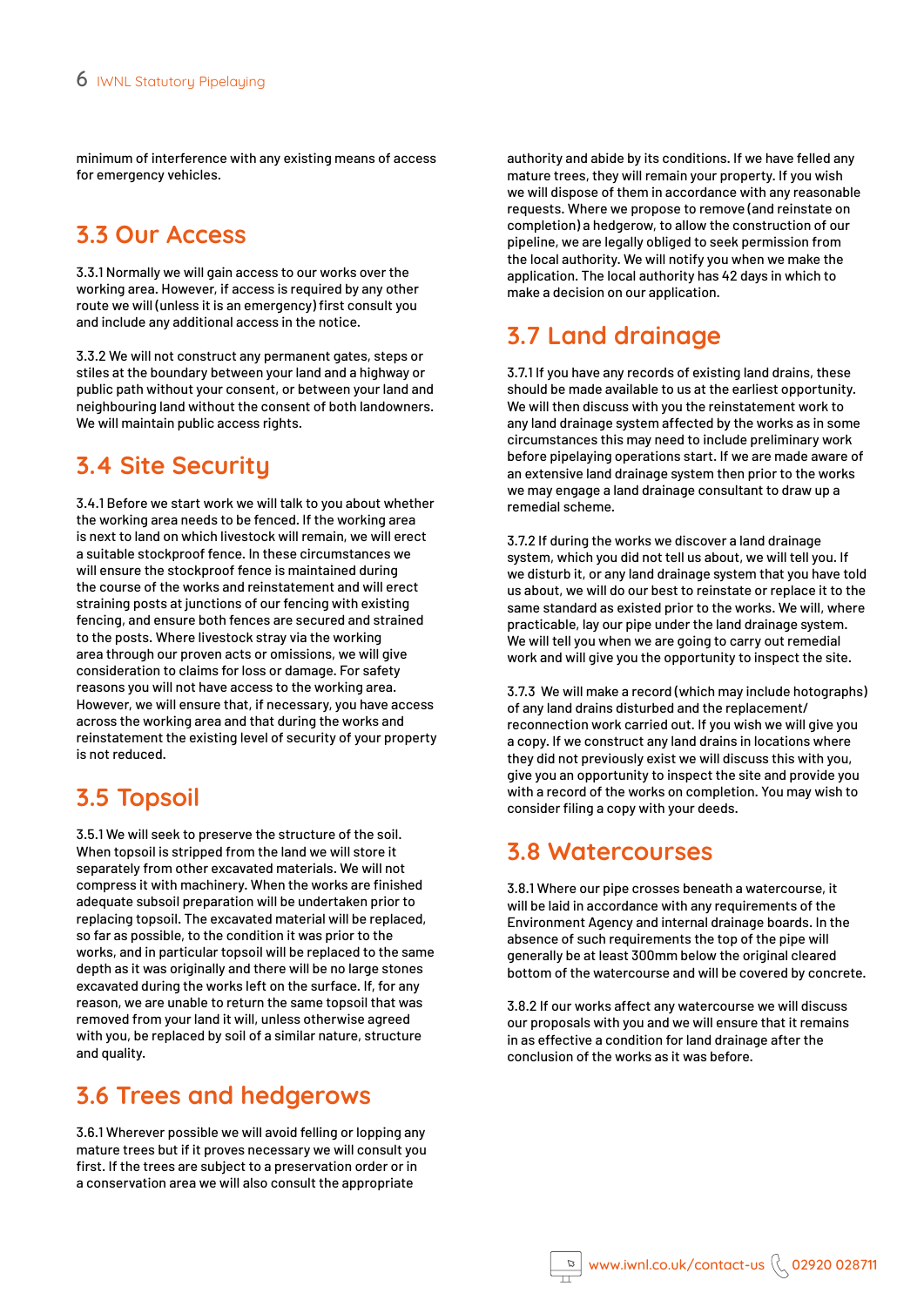# **3.9 Water supplies and other services**

3.9.1 If we interrupt or accidentally damage any water supplies or other services in our working area, we will repair the damage, or provide an adequate alternative as soon as reasonably practicable. We will also take all reasonable steps to ensure that our works do not pollute any water supplies or watercourses. If there appears to be any possibility of interference with private water supplies, such as wells or springs, we will arrange and bear the cost of samples being analysed to determine quality. We will arrange and bear the cost for levels in wells and flows from springs to be recorded and agreed before and after the works provided you have drawn this need to our attention in adequate time. Troughs, standpipes or field supplies located within the working area will be moved to a new, temporary or agreed permanent location.

#### **3.10 Areas affected by disease**

35 If you advise us that the area in which we have to work is infected by a disease notifiable

under the Animal Health Act 1981 (e.g. foot and mouth) we will follow the requirements of

the Department for Environment, Food and Rural Affairs (Defra). If we have to make an

emergency entry, we will take all necessary precautions. If Defra has imposed requirements

to avoid spreading soil-borne pests and diseases, we will comply with them.

# **3.11 Fishing and sporting rights**

3.11.1 Neither our staff nor our agents will be allowed to carry firearms on the working area. We will not bring animals on to the site (with the possible exception of guard dogs, subject to the Guard Dogs Act 1975).

3.11.2 If there are fishing or sporting rights adjacent to the working area we will use reasonable endeavours to see that our works minimise any interference with the enjoyment of them.

# **3.12 Facilities for workmen**

3.12.1 If we bring any huts or caravans on to the working area on your land they will not, except where there is a security risk, be used for overnight accommodation without your permission. We will provide sanitary equipment for the convenience of workmen to avoid fouling the surrounding land.

## **3.13 Private agreements**

3.13.1 If you make any agreements directly with our contractors you should note that we will not be responsible for any consequences nor intervene in any such agreement made between yourself and the contractor.

## **3.14 Explosives**

3.14.1 If we have to store or use explosives we will give you notice and tell you the periods when the explosions may be expected. We will not use explosives at weekends, on bank holidays or between the hours of 7.30pm and 7.30am unless it is essential and is unlikely to cause you any significant disturbance.

### **3.15 Cathodic protection**

3.15.1 If we provide cathodic protection for any part of our equipment, we will also take steps, where necessary, to safeguard buildings and structures near our works.

#### **3.16 Temporary support**

3.16.1 If carrying out our works means that any of your buildings, structures or equipment may need temporary underpinning or support, we will consult you. We will then provide the necessary protection and support.

### **3.17 Discovery of fossils and articles**

3.17.1 If we discover any coins, fossils or other articles during our work we will inform you and the appropriate archaeological body. We will not retain them or lay any claim to them. We have a legal obligation to have regard to the protection and conserving of objects of archaeological interest. Accordingly, we may employ or involve an archaeologist to examine the works as they progress. This will, however, be discussed with you first.

### **3.18 Reinstatement**

3.18.1 In doing our works we will try to do as little damage as possible. Temporary damage, such as topsoil stripping may take place in order to effect good working practice and reinstatement. At the completion of the works we will restore the area where we have worked to the same condition that it was in before we started. On the occasions that this is not reasonably possible we will pay compensation to reflect the depreciation in the value of the land.

3.18.2 We will remove all tools and equipment and any contaminants brought to the site, and take away any surplus excavated material unless you ask us not to and